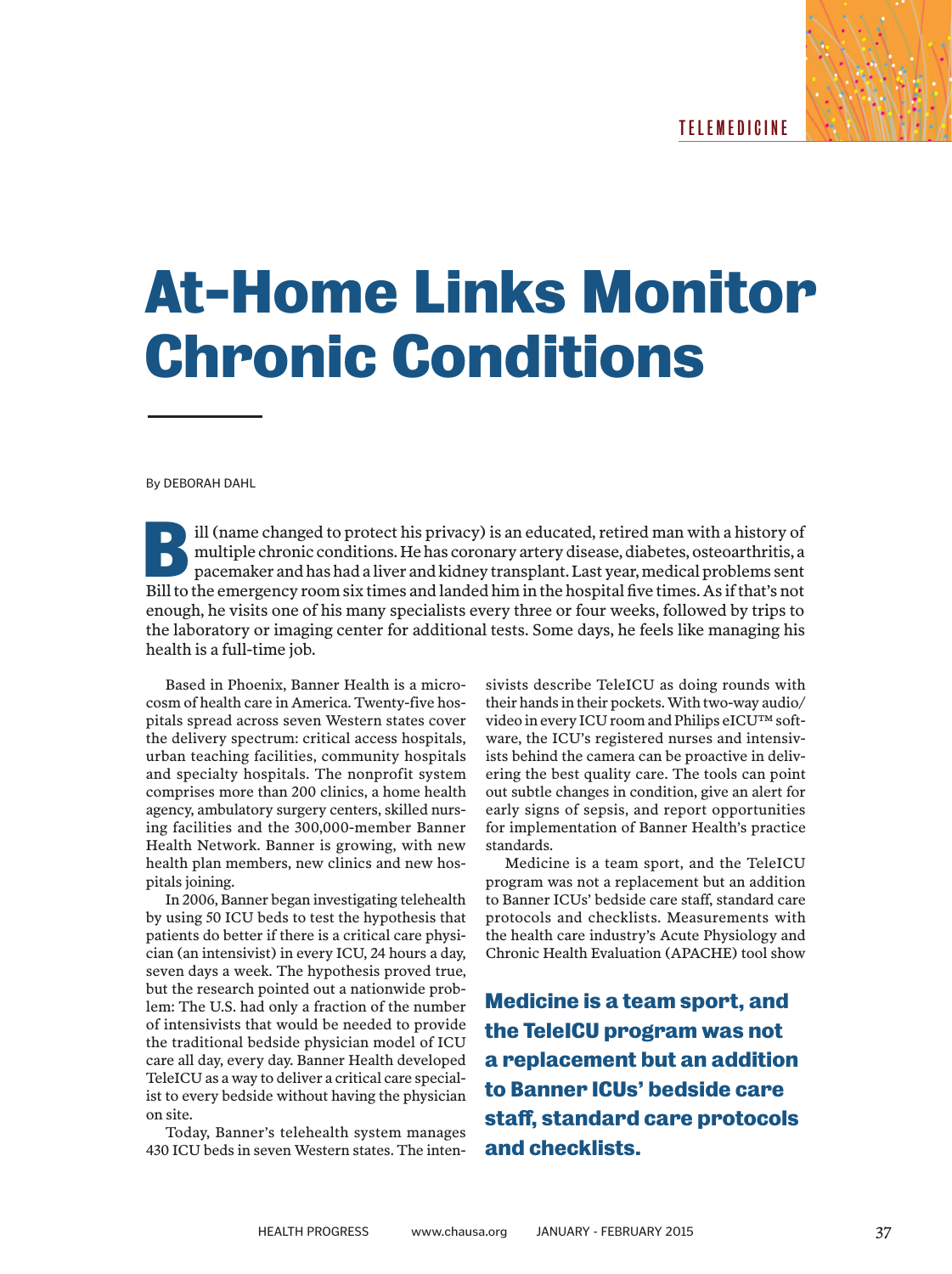

 $\begin{matrix} \bullet \\ \bullet \end{matrix}$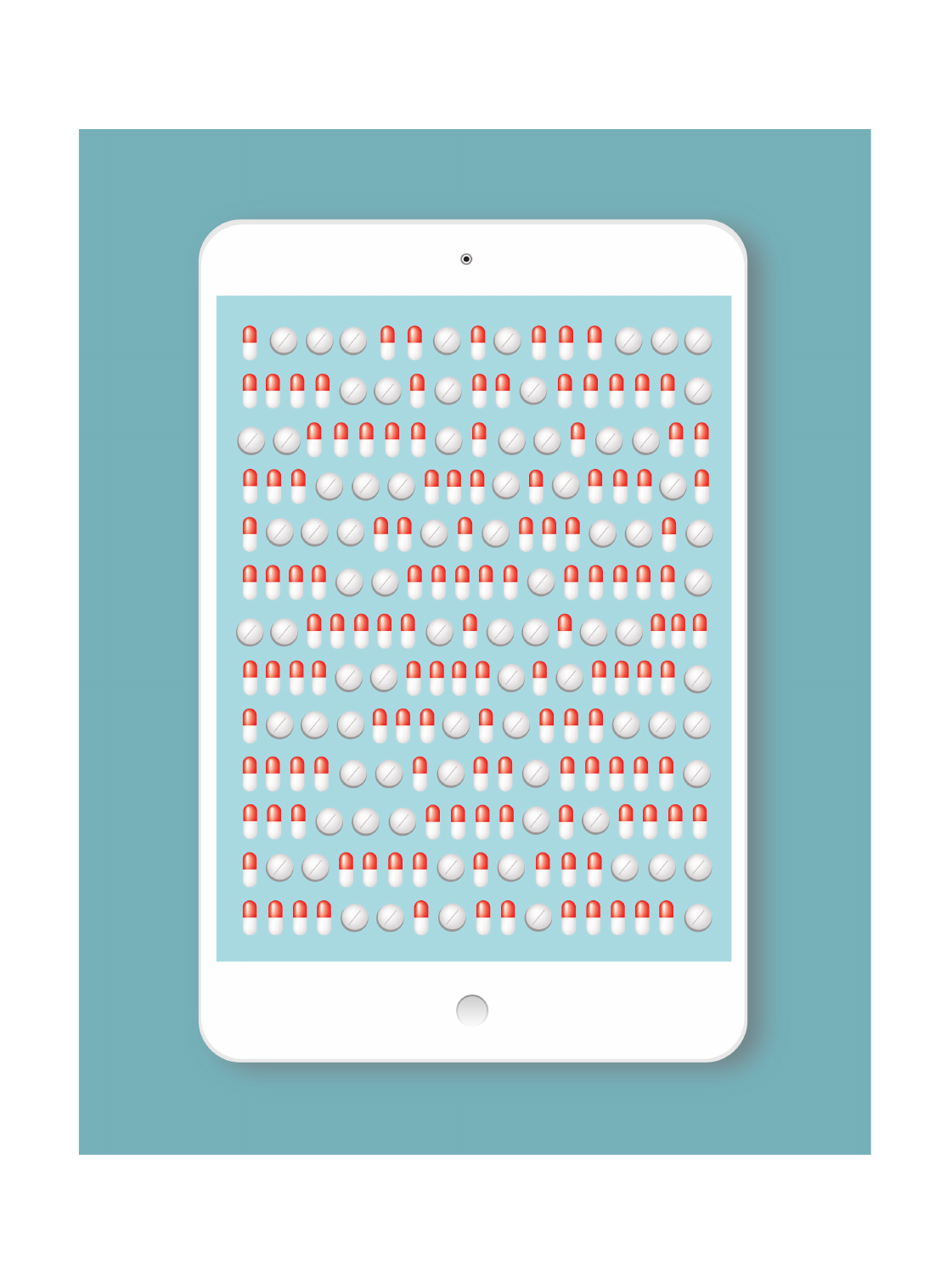

Banner Health's TeleICU has performed better than predicted in terms of ICU mortality, ICU length of stay and hospital stay for patients with some portion of their stay in the ICU. (See graphs.)

For 2013, the telehealth program trimmed more than 30,000 ICU days and more than 45,000 hospital days than statistically predicted and avoided \$89 million in associated costs. But more importantly, the predicted mortality statistics changed, too: There were 1,890 fewer ICU deaths than statistically predicted.

Banner Health has successfully leveraged the ICU telehealth model into other areas of the hospital, including progressive care, medical/surgical, skilled nursing facilities and the emergency department, and it now offers specialty consultations such as neurology for TeleStroke, behavioral health, the Poison Center and wound management. These successes led Banner Health and its technology partner, Philips, to look beyond the hospital setting to the home.

#### **iCARE**

Historically, the U.S. health care system has focused on treating disease and reimbursing providers for the services rendered to patients like Bill. However, health care is moving to a model in which systems receive a fixed fee to care for populations of members, shifting focus away from acute care and toward maintaining their health. Simply put, treating disease is expensive; doing more is not always the best answer. Providing the right care, at the right time, in the right location, is the right answer.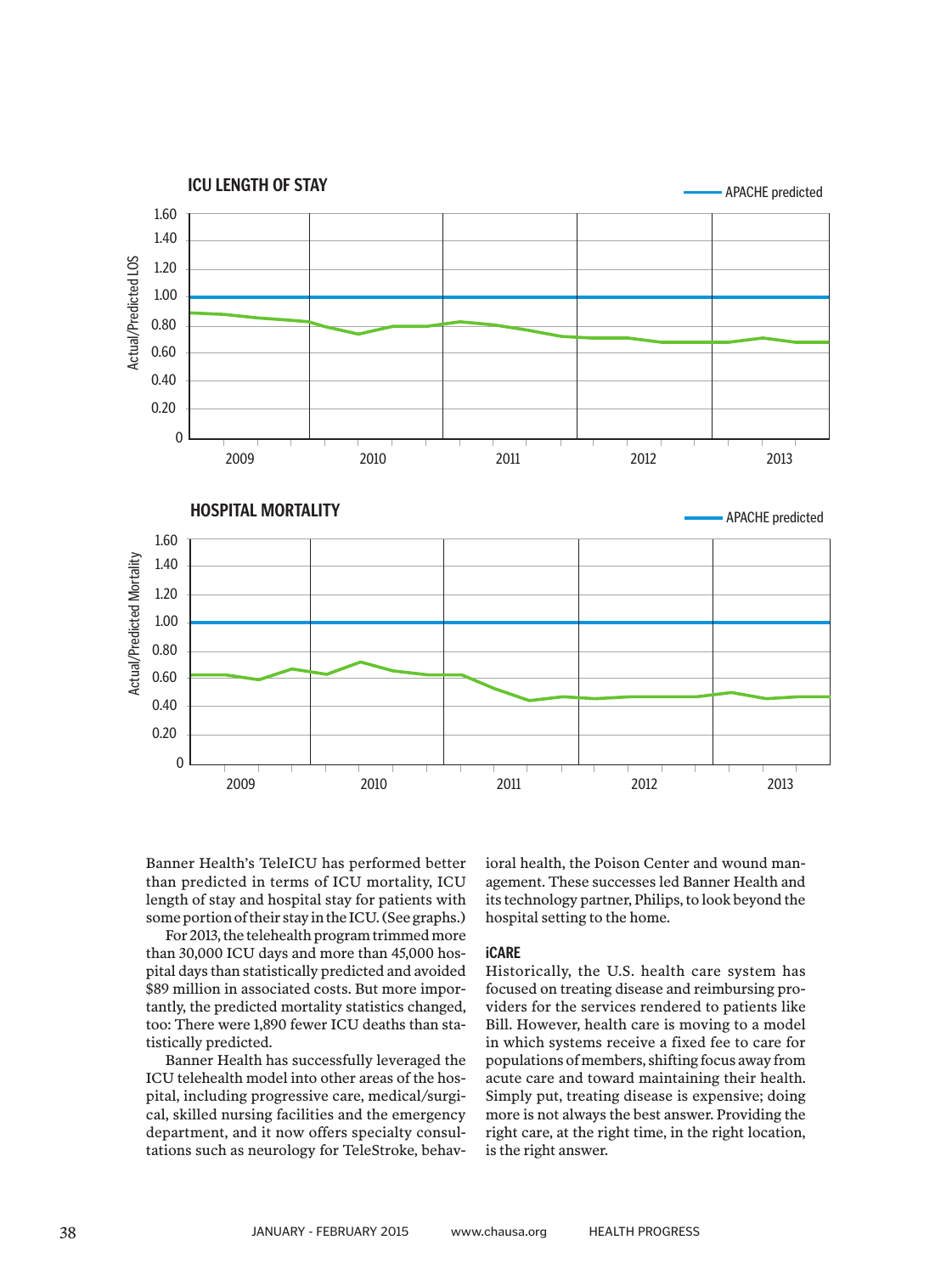

Banner Health has partnered with Philips to develop an innovative program called Banner iCare™ that specifically targets Banner health plan members who have multiple chronic diseases. Participation is limited to members with a history of high use of health care resources the top 5 percent, who have average annual claims of \$40,000-\$50,000, account for 50 percent of the total cost of care.

The iCare program began in June 2013 in the retirement communities of Sun City, Sun City West and Sun City Grande, northwest of Phoenix, and began expanding across the Phoenix metro area in 2014. Participants belong to one of Banner's three capitated populations: Medicare Advantage plans, Banner employees enrolled in a medical plan, and members of the Pioneer Accountable Care Organization.

The technology, Philips eIAC™, is a comprehensive, remote monitoring and care management telecommunication program. Every iCare member receives a specially designed Philips tablet called "My Wellbook" that allows him or her to communicate with the Banner iCare team through two-way audio-video software and email. The tablet also delivers educational videos and surveys that collect information on member conditions beyond vital signs. The answer to a single question — "How are you feeling today?" — can be an indicator of overall emotional as well as physical health. Other questions look for changes in activity level, eating habits and cognitive ability.

The iCare members continue to see their primary care provider when they need in-person care, but for daily monitoring, they use the "My Wellbook" tablet along with in-home devices that measure blood pressure, heart rate, body weight and blood levels of glucose and anticoagulant medication. Sophisticated computer algorithms automatically assess this data and flag problems for the Banner iCare team to review; for example, worrisome changes in blood pressure or heart rate, failure to take needed medications or member survey answers that indicate worsening symptoms.

In this highly vulnerable population, an iCare member's condition can change rapidly. Registered nurses monitor the daily vital signs and check in with the member when changes occur. The nurses reinforce the plan of care, make suggestions for healthful behavior changes and provide education during the check-in exchanges.



### **HEALTH CARE SPENDING BREAKDOWN IN A BANNER HEALTH MEDICARE ADVANTAGE PROGRAM**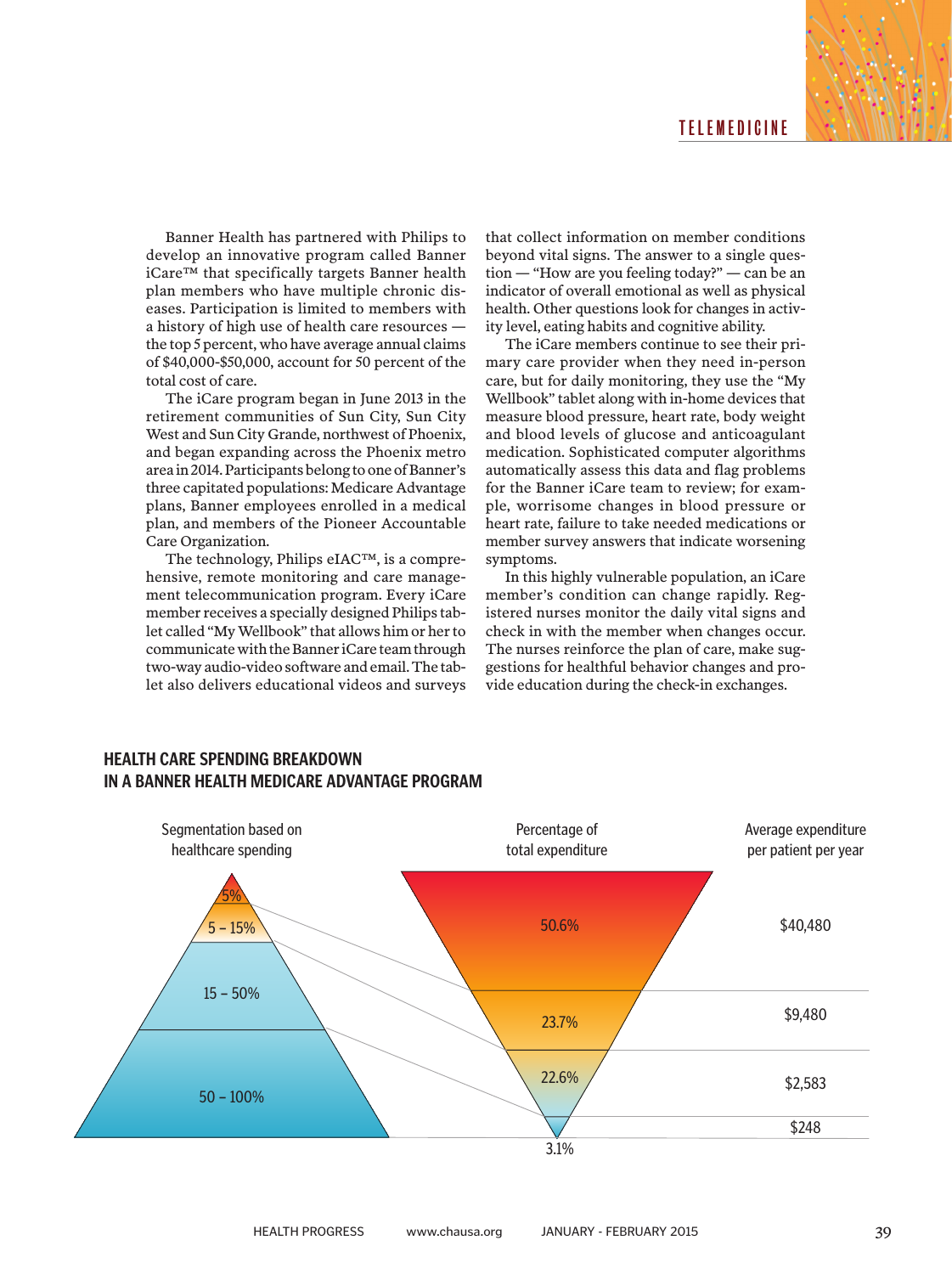Also behind the "My Wellbook" camera is a team of medical professionals, led by the iCare physicians. These clinicians are available for video consultation and support, and they assist with the medical plan of care and manage care transitions. They are the escalation point if a member's condition worsens.

Pharmacists perform medication reconciliation and identify high-risk states. They provide home monitoring of anticoagulation medication levels, assess medication regimes to minimize the risk of adverse drug events and promote member safety. They also serve as consultants for highrisk medication and disease state management. The pharmacist is available for member consultation and education regarding the state of his or her disease.

An important component of Banner iCare is its recognition that the environmental, social and emotional needs of its members and their families must be addressed. Issues like transportation, nutrition and other complexities of the health system often lead to patients' frustration

and failure to meet goals. The iCare team includes social work-

ers who link members with community services — food banks or Meals on Wheels, transportation, support groups and financial services, for example. The iCare team also includes a social worker trained as a cognitive behavioral therapist, an amazing asset for a population

in which many members suffer from depression or anxiety. Validated tools are used to determine depression and anxiety issues, and the social worker establishes trust and a therapeutic relationship while providing emotional support to the member and family, helping them to identify positive coping strategies.

A health coach on the iCare team is the program member's liaison — the first point of contact — and acts as a buddy. Certified nursing assistants by background, the health coaches are trained in motivational interviewing, learning phenotypes and member activation. Their primary role is to engage the member in managing his or her own health, and they start with a visit to the member's home for a safety check: Are there tripping hazards in the home? Is there mold in the ceiling? Is there appropriate food in the refrigerator? If problems exist, the health coach initiates a repair plan.

As the main contact person, the health coach concentrates on monitoring member safety, promoting lifestyle changes and recognizing and reporting changes in health status. Coaches have an eye for recognizing when members are not at peak performance and quickly connect them with the appropriate behind-the-camera clinician.

#### **CHALLENGES**

The health coach keeps in close contact, tracking whether a member has made a follow-up appointment as requested by his or her physician; attending a physician appointment with the member when requested; notifying the iCare pharmacist that a prescription has been changed. One of the greatest improvements for iCare will be integrating it into Banner Health's electronic medical record system so that the iCare team can quickly and easily see if the cardiologist changed a patient's medication or if another specialist has ordered a lab test.

However, even with the best of care, an iCare member may become a patient. When that occurs, the iCare team communicates with the urgent

## **An important component of Banner iCare is its recognition that the environmental, social and emotional needs of its members and their families must be addressed.**

care center, emergency department or hospital to inform the medical staff there about the iCare member's conditions, medications and current plan of care.

Along with — and sometimes because of — the complexity of their health conditions, iCare members may not fully embrace their care regimen, which may result in clinical deterioration and the need for hospitalization. Among the many reasons for this behavior can be a lack of understanding of what is required, financial needs that take precedence over buying medicines, adverse drug reactions that members are uncomfortable discussing and complex emotional reactions to chronic illness that lead to dysfunctional behaviors.

In addition to using health coaches for education and support, Banner iCare uses a variety of strategies to reinforce successful behaviors. Considerable effort has gone into designing the "My Wellbook" tablet to link members with their iCare team and to provide continuous health informa-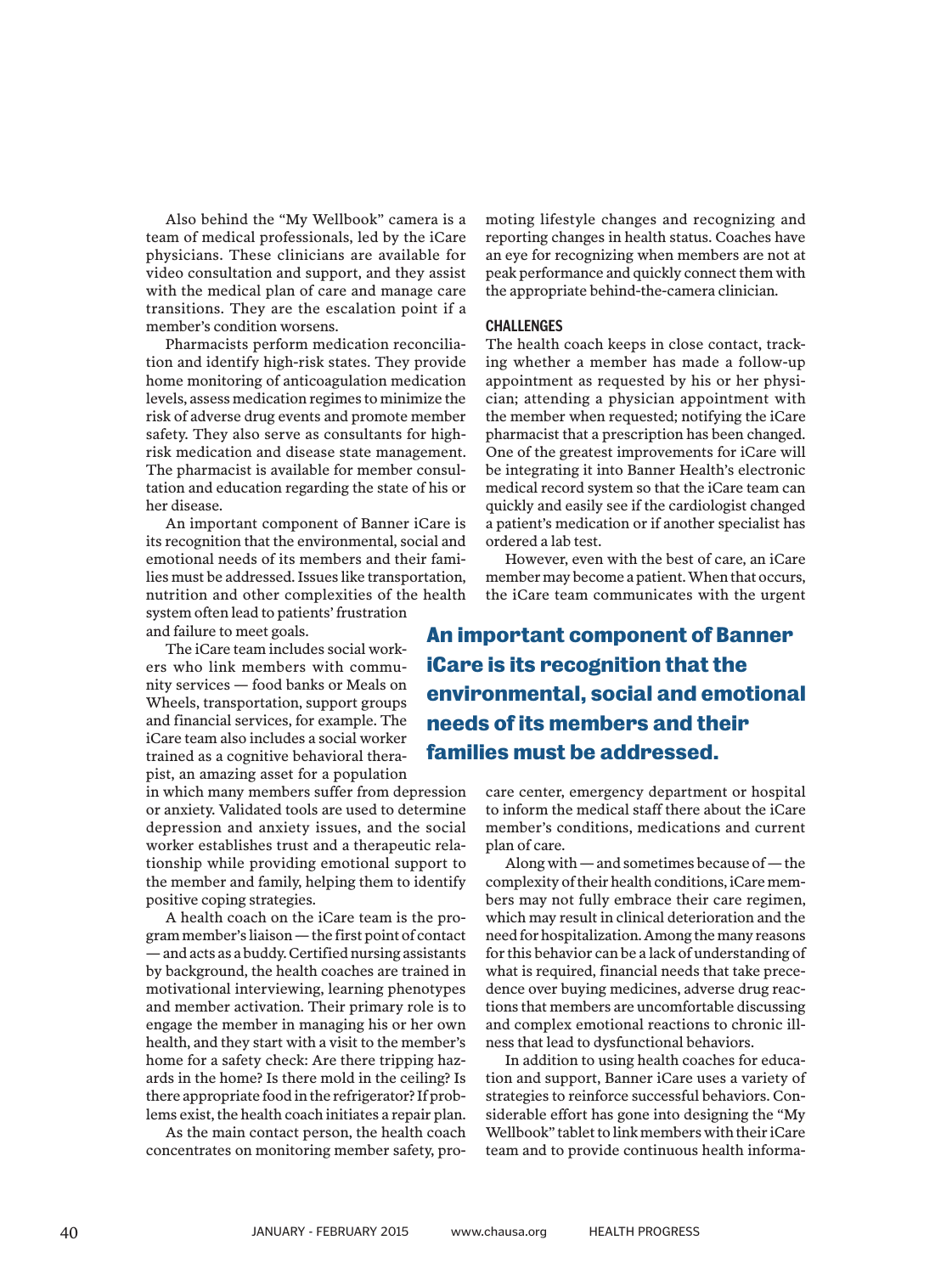## **Banner's focus is to make the iCare experience one that will enable and entice members to play a more active role in how they manage their health.**

tion to positively impact the member's life. Banner Health's focus is to make the Banner iCare experience one that will enable and entice members to play a more active role in how they manage their health.

The Banner iCare program is designed to assist members in living a healthy, active lifestyle to the best of their ability. Most members enrolled in the program have a long history of frequent hospitalizations and ED visits, which is not optimal quality of life. Members often see a large number of medical specialists, take more than 10 different medications and endure many X-rays and blood tests. By providing proactive in-home care, Banner iCare will prevent hospitalizations and emergency department visits, reduce the number of specialist visits, simplify medication regimens and eliminate unnecessary and duplicative tests. And most importantly, members will have a better quality of life. Together, Banner and Philips are changing health care and improving the lives of members and their families.

Make no mistake; this change will not be an easy one. Health care has never really focused on maintaining health, lacking the systems, the people and the tools to do it. Success means recognizing that the population is heterogeneous, and one solution will not work for everyone. For healthy individuals without disease, the focus needs to be on disease prevention, which for many will entail lifestyle modifications. And for those who have stable medical conditions, the goal is compliance with prescribed therapies to slow disease progression and minimize acute flare-ups.

These two groups represent the bulk of the U.S. population, almost 95 percent. These individuals generally are fully functional and rarely need to access acute medical care. For them, improving health status will depend upon education, member engagement, perhaps some financial incentives and better support systems.

However the remaining population — approximately 5 percent of the U.S. population — suffers from multiple chronic diseases. These individuals are limited by their illnesses, they take many different medications and they require frequent medical care. This is the group for whom Banner iCare and Philips medical seek to improve the quality of life and reduce the total cost of care.

Bill enrolled in the Banner iCare program, in February 2014. His in-home technology includes a personalized tablet with two-way audio-video communication capability, electronic scale, blood glucose device and a blood pressure/ heart rate monitor, all Bluetooth-enabled. His health coach, Candi, encourages him to take his measurements daily and to stay on track with his medications.

With the proactive work of the Banner iCare team, and Bill's dedication, Bill has had one visit to the ED in eight months, resulting in significant savings in the overall costs of his medical care and a major improvement in the quality of his life. He needs his strength to keep up with his wife, daughters, grandchildren and great-grandchildren. This summer, for the first time in years, he and his wife felt well enough to spend time at the family cabin in northern Arizona.

**DEBORAH DAHL** is vice president, patient care innovation, at Banner Health in Phoenix.